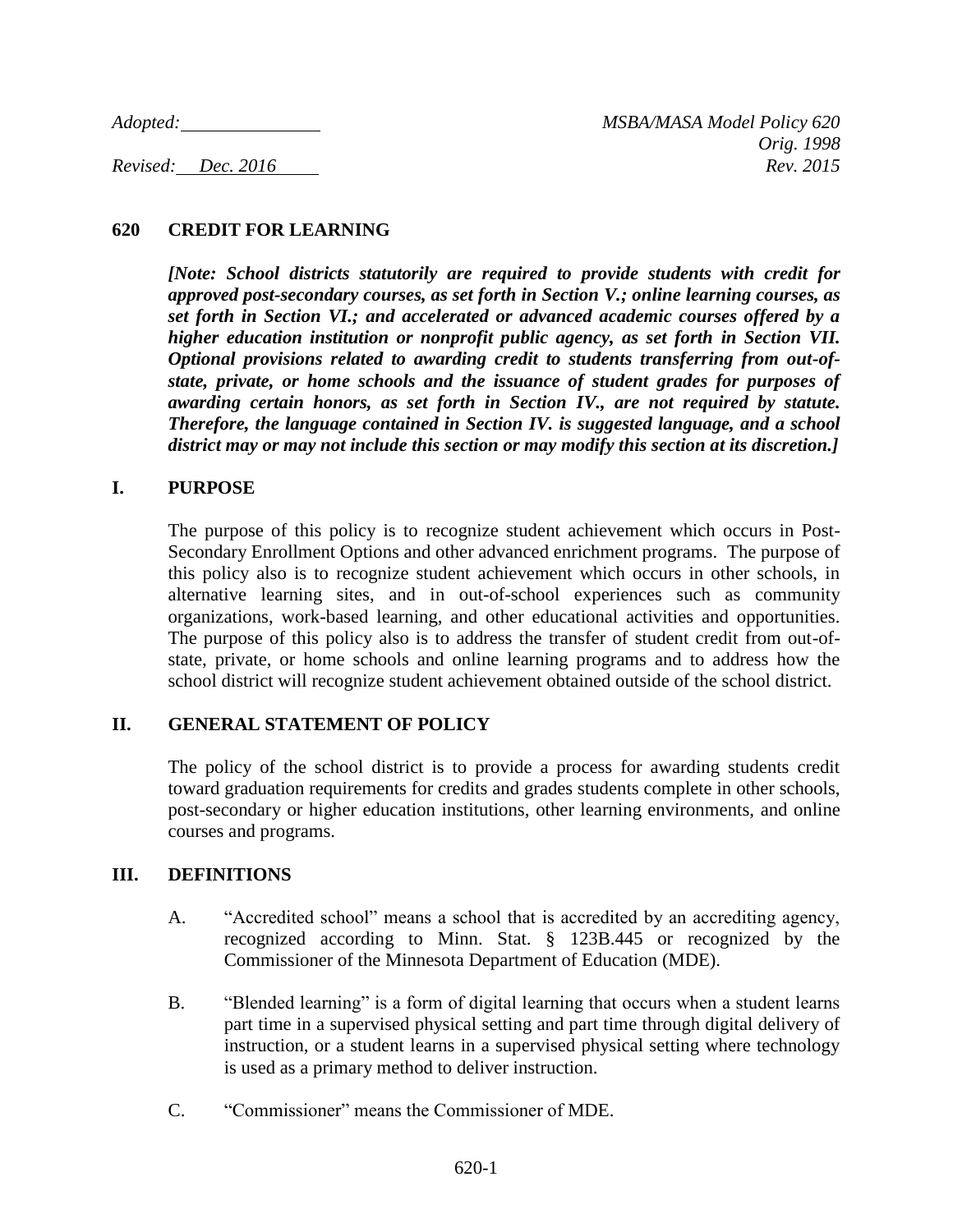- D. "Digital learning" is learning facilitated by technology that offers students an element of control over the time, place, path, or pace of their learning and includes blended and online learning.
- E. "Eligible institution" means a Minnesota public post-secondary institution, a private, nonprofit two-year trade and technical school granting associate degrees, an opportunities industrialization center accredited by the North Central Association of Colleges and Schools, or a private, residential, two-year or fouryear, liberal arts, degree-granting college or university located in Minnesota.
- F. "Nonpublic school" is a private school or home school in which a child is provided instruction in compliance with the Minnesota compulsory attendance laws.
- G. "Online learning" is a form of digital learning delivered by an approved online learning provider.
- H. "Online learning provider" is a school district, an intermediate school district, an organization of two or more school districts operating under a joint powers agreement, or a charter school located in Minnesota that provides online learning to students and is approved by MDE to provide online learning courses.

# **IV. TRANSFER OF CREDIT FROM OTHER SCHOOLS**

- A. Transfer of Academic Requirements from Other Minnesota Public Secondary Schools
	- 1. The school district will accept and transfer secondary credits and grades awarded to a student from another Minnesota public secondary school upon presentation of a certified transcript from the transferring public secondary school evidencing the course taken and the grade and credit awarded.
	- 2. Credits and grades awarded from another Minnesota public secondary school may be used to compute honor roll and/or class rank if a student has earned at least *[insert number]* credits from the school district.
- B. Transfer of Academic Requirements from Other Schools
	- 1. The school district will accept secondary credits and grades awarded to a student for courses successfully completed at a public school outside of Minnesota or an accredited nonpublic school upon presentation of a certified transcript from the transferring public school in another state or nonpublic school evidencing the course taken and the grade and credit awarded.
		- a. When a determination is made that the content of the course aligns directly with school district graduation requirements, the student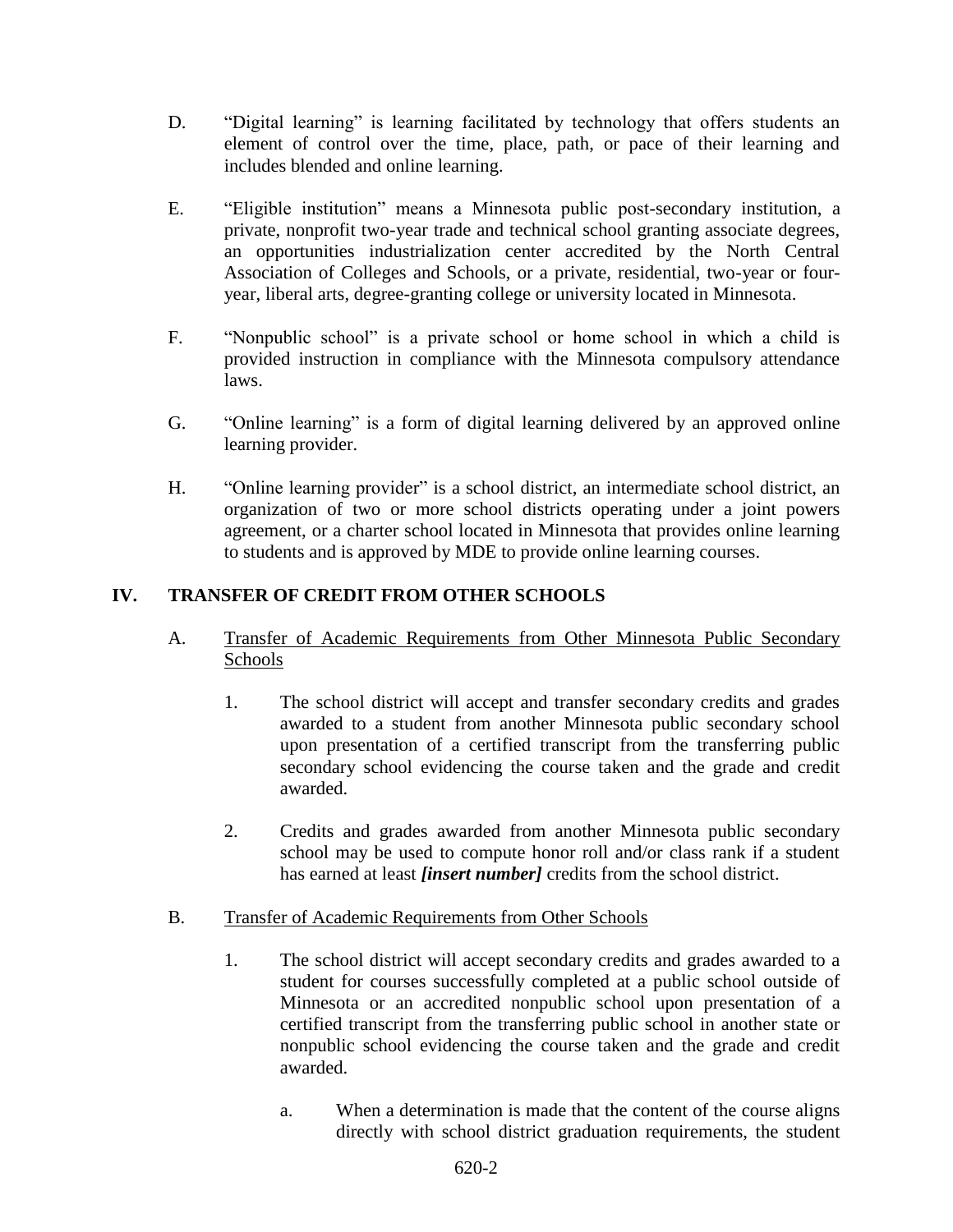will be awarded commensurate credits and grades.

- b. Commensurate credits and grades awarded from an accredited nonpublic school or public school in another state may be used to compute honor roll and/or class rank if a student has earned at least *[insert number]* credits from the school district.
- c. In the event the content of a course taken at an accredited nonpublic school or public school in another state does not fully align with the content of the school district's high school graduation requirements but is comparable to elective credits offered by the school district for graduation, the student may be provided elective credit applied toward graduation requirements. Credit that does not fully align with the school district's high school graduation requirements will not be used to compute honor roll and/or class rank.
- d. If no comparable course is offered by the school district for which high school graduation credit would be provided, no credit will be provided to the student.
- 2. Students transferring from a non-accredited, nonpublic school shall receive credit from the school district upon presentation of a transcript or other documentation evidencing the course taken and grade and credit awarded.
	- a. Students will be required to provide copies of course descriptions, syllabi, or work samples for determination of appropriate credit. In addition, students also may be asked to provide interviews/conferences with the student and/or student's parent and/or former administrator or teacher; review of a record of the student's entire curriculum at the nonpublic school; and review of the student's complete record of academic achievement.
	- b. Where the school district determines that a course completed by a student at a non-accredited, nonpublic school is commensurate with school district graduation requirements, credit shall be awarded, but the grade shall be "P" (pass).
	- c. In the event the content of a course taken at an non-accredited, nonpublic school does not fully align with the content of the school district's high school graduation requirements but is comparable to elective credits offered by the school district for graduation, the student may be provided elective credit applied toward graduation requirements.
	- d. If no comparable course is offered by the school district for which local high school graduation credit would be provided, no credit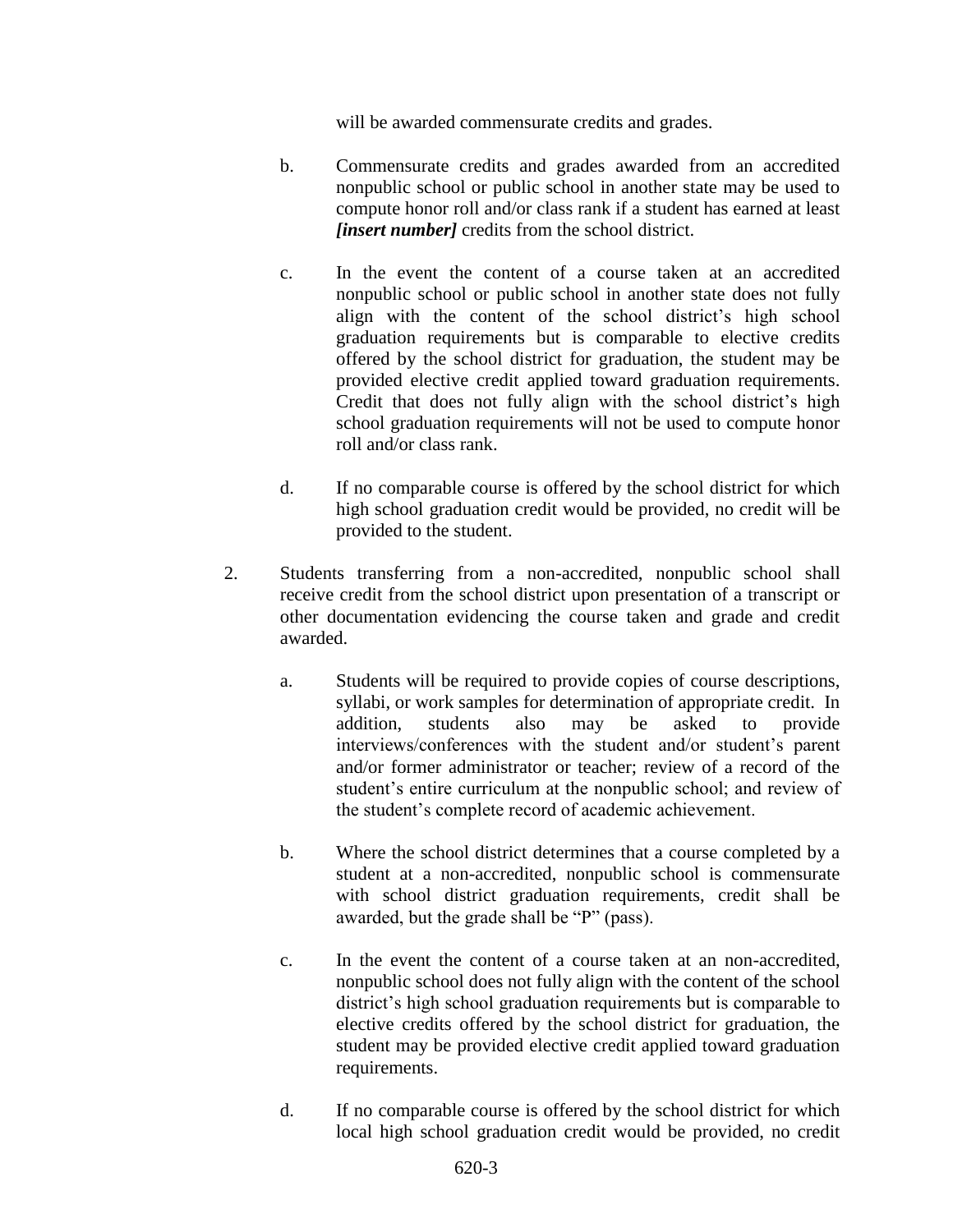will be provided to the student.

e. Credit and grades earned from a non-accredited nonpublic school shall not be used to compute honor roll and/or class rank.

# **V. POST-SECONDARY ENROLLMENT CREDIT**

- A. A student who satisfactorily completes a post-secondary enrollment options course or program under Minn. Stat. § 124D.09 that has been approved as meeting the necessary requirements is not required to complete other requirements of the Minnesota Academic Standards content standards corresponding to that specific rigorous course of study.
- B. Secondary credits granted to a student through a post-secondary enrollment options course or program that meets or exceeds a graduation standard or requirement shall be counted toward the graduation and credit requirements of a student completing the Minnesota Academic Standards.
	- 1. Course credit will be considered by the school district only upon presentation of a certified transcript from an eligible institution evidencing the course taken and the grade and credit awarded.
	- 2. Seven quarter or four semester post-secondary credits shall equal at least one full year of high school credit. Fewer post-secondary credits may be prorated.
	- 3. When a determination is made that the content of the post-secondary course aligns directly with a required course for high school graduation, the commensurate credit and grade will be recorded on the student's transcript as a course credit applied toward graduation requirements.
	- 4. In the event the content of the post-secondary course does not fully align with the content of a high school course required for graduation but is comparable to elective credits offered by the school district for graduation, the school district may provide elective credit and the grade will be recorded on the student's transcript as an elective course credit applied toward graduation requirements.
	- 5. If no comparable course is offered by the school district for which high school graduation credit would be provided, the school district will notify the Commissioner, who shall determine the number of credits that shall be granted to a student.
	- 6. When secondary credit is granted for post-secondary credits taken by a student, the school district will record those credits on the student's transcript as credits earned at a post-secondary institution.
- C. A list of the courses or programs meeting the necessary requirements may be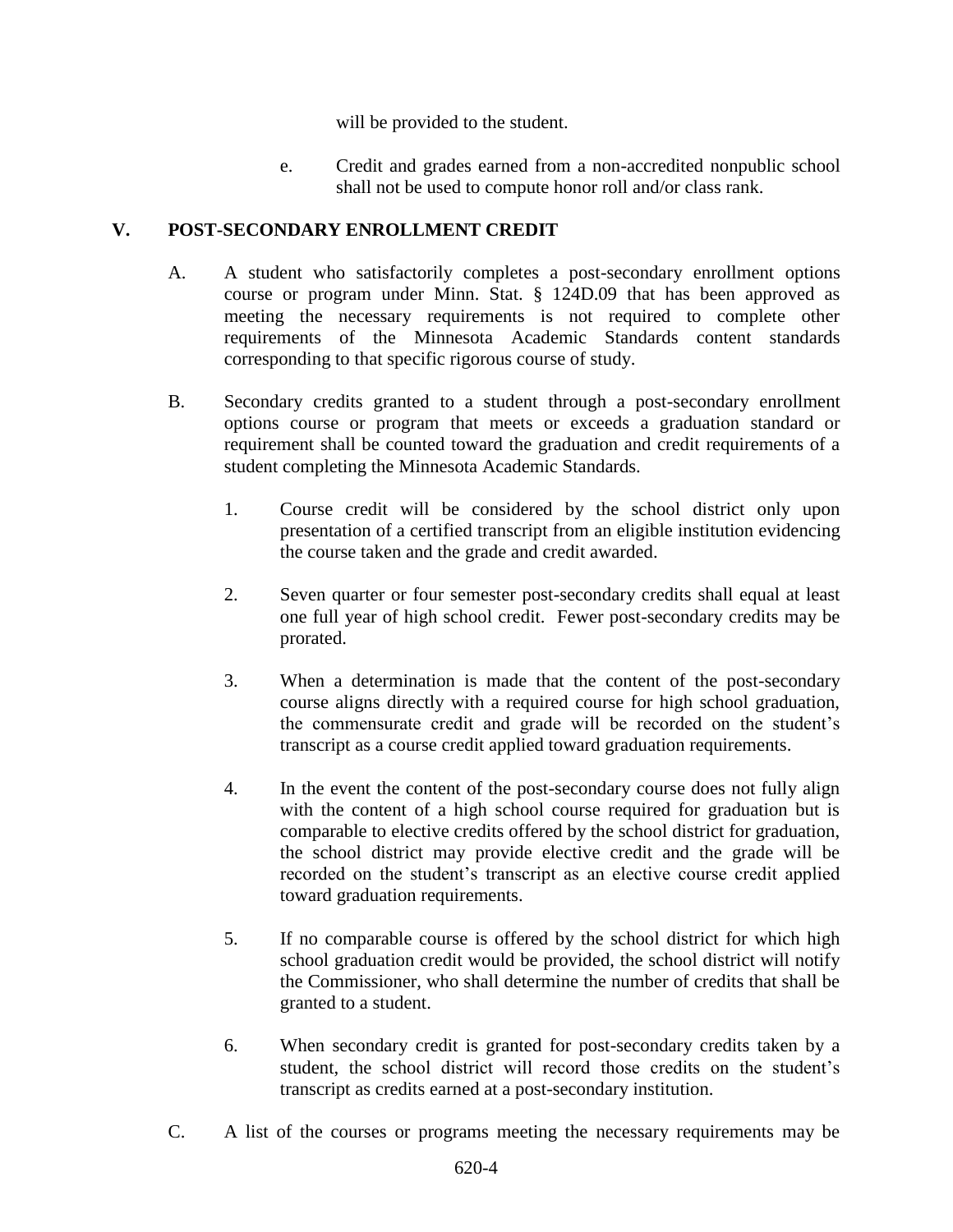obtained from the school district.

### **VI. CREDIT FROM ONLINE LEARNING COURSES**

- A. Secondary credits granted to a student through an online learning course or program that meets or exceeds a graduation standard or requirement shall be counted toward the graduation and credit requirements of a student completing the Minnesota Academic Standards.
- B. Course credit will be considered only upon official documentation from the online learning provider evidencing the course taken and the grade and credit awarded to the student.
- C. When a student provides documentation from an online learning provider, the course credit and course grade shall be recorded and counted toward graduation credit requirements for all courses or programs that meet or exceed the school district's graduation requirements in the same manner as credits are awarded for students transferring from another Minnesota public school as set forth in Section IV.A. above.

### **VII. ADVANCED ACADEMIC CREDIT**

- A. The school district will grant academic credit to a student attending an accelerated or advanced academic course offered by a higher education institution or a nonprofit public agency, other than the school district.
- B. Course credit will be considered only upon official documentation from the higher education institution or nonprofit public agency that the student successfully completed the course attended and passed an examination approved by the school district.
- C. When a determination is made that the content of the advanced academic course aligns directly with a required course for high school graduation, the commensurate credit and grade will be recorded on the student's transcript as a course credit applied toward graduation requirements.
- D. In the event the content of the advanced academic course does not fully align with the content of a high school course required for graduation but is comparable to elective credits offered by the school district for graduation, the school district may provide elective credit and the grade will be recorded on the student's transcript as an elective course credit applied toward graduation requirements.
- E. If no comparable course is offered by the school district for which high school graduation credit would be provided, the school district will notify the Commissioner and request a determination of the number of credits that shall be granted to a student.

### **VIII. PROCESS FOR AWARDING CREDIT**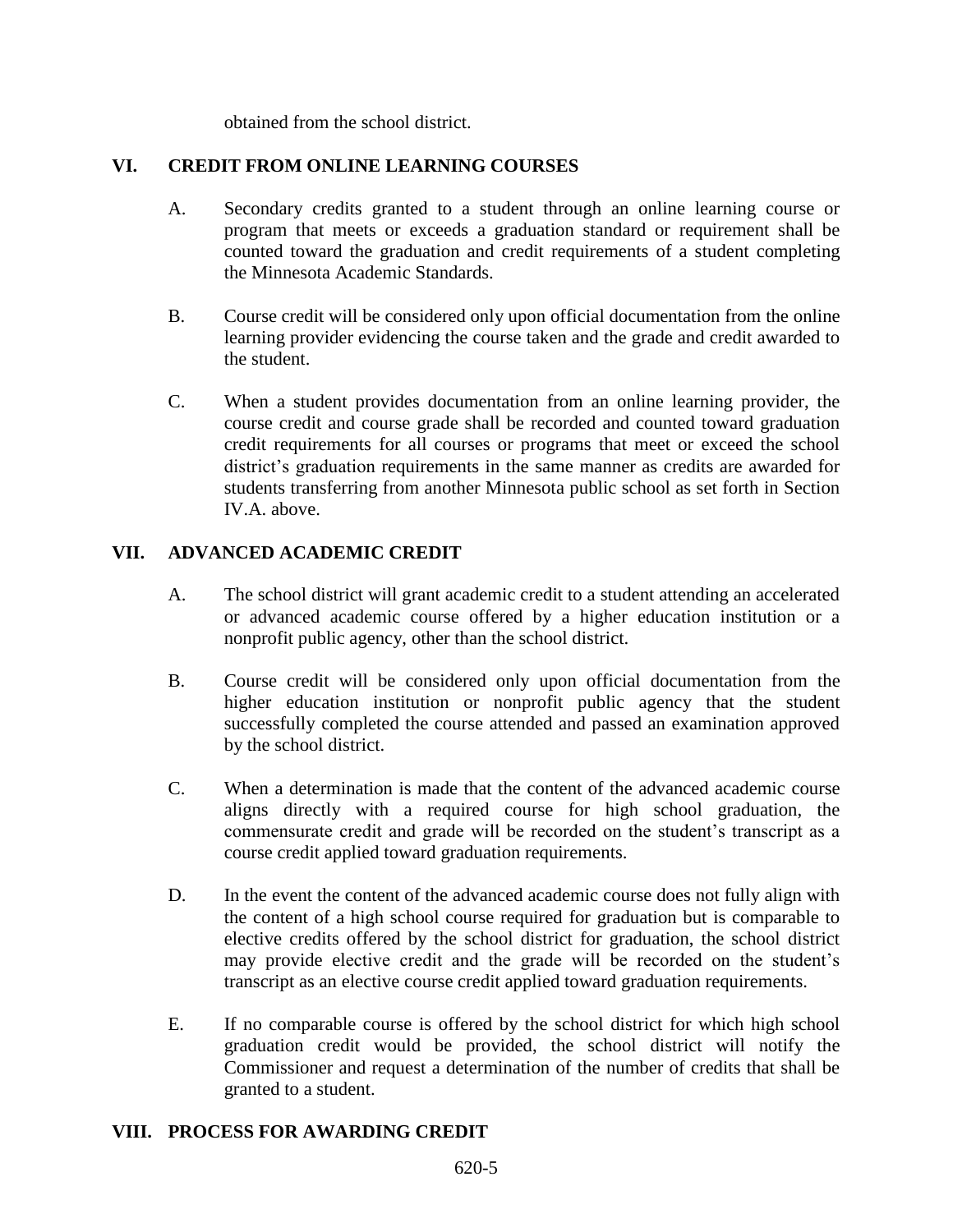- A. The building principal will be responsible for carrying out the process to award credits and grades pursuant to this policy. The building principal will notify students in writing of the decision as to how credits and grades will be awarded.
- B. A student or the student's parent or guardian may seek reconsideration of the decision by the building principal as to credits and/or grades awarded upon request of a student or the student's parent or guardian if the request is made in writing to the superintendent within five school days of the date of the building principal's decision. The request should set forth the credit and/or grade requested and the reason(s) why credit(s)/grade(s) should be provided as requested. Any pertinent documentation in support of the request should be submitted.
- C. The decision of the superintendent as to the award of credits or grades shall be a final decision by the school district and shall not be appealable by the student or student's parent or guardian except as set forth in Section VIII.D. below.
- D. If a student disputes the number of credits granted by the school district for a particular post-secondary enrollment course, online learning course, or advanced academic credit course, the student may appeal the school district's decision to the Commissioner. The decision of the Commissioner shall be final.
- E. At any time during the process, the building principal or superintendent may ask for course descriptions, syllabi, or work samples from a course where content of the course is in question for purposes of determining alignment with graduation requirements or the number of credits to be granted. Students will not be provided credit until requested documentation is available for review, if requested.

| <b>Legal References:</b> | Minn. Stat. § 120B.02 (Educational Expectations for Minnesota's        |
|--------------------------|------------------------------------------------------------------------|
|                          | Students)                                                              |
|                          | Minn. Stat. § 120B.021 (Required Academic Standards)                   |
|                          | Minn. Stat. § 120B.11 (School District Process)                        |
|                          | Minn. Stat. § 120B.14 (Advanced Academic Credit)                       |
|                          | Minn. Stat. § 123B.02 (General Powers of Independent School Districts) |
|                          | Minn. Stat. § 123B.445 (Nonpublic Education Council)                   |
|                          | Minn. Stat. § 124D.03, Subd. 9 (Enrollment Options Program)            |
|                          | Minn. Stat. § 124D.09 (Post-Secondary Enrollment Options Act)          |
|                          | Minn. Stat. § 124D.095 (Online Learning Option)                        |
|                          | Minn. Rules Parts 3501.0640-3501.0655 (Academic Standards for          |
|                          | Language Arts)                                                         |
|                          | Minn. Rules Parts 3501.0700-3501.0745 (Academic Standards for          |
|                          | Mathematics)                                                           |
|                          | Minn. Rules Parts 3501.0800-3501.0815 (Academic Standards for the      |
|                          | Arts)                                                                  |
|                          | Minn. Rules Parts 3501.0900-3501.0955 (Academic Standards in Science)  |